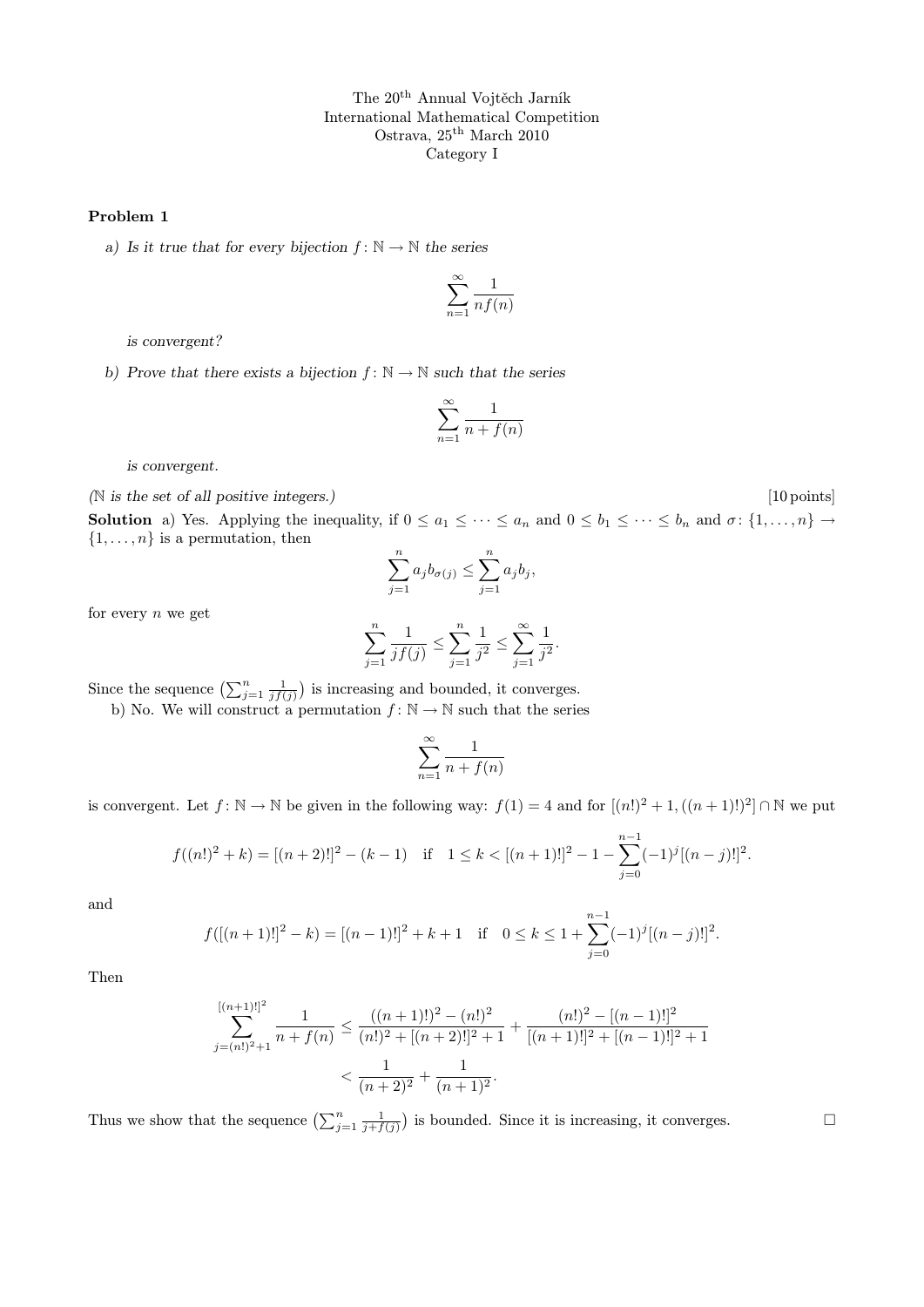**Problem 2** Let A and B be two complex  $2 \times 2$  matrices such that  $AB - BA = B^2$ . Prove that  $AB = BA$ . [10 points]

**Solution** We may conclude that  $AB = BA$  if and only if  $2 \neq 0$  in F (that is, char  $F \neq 2$ ).

If  $\text{char } F = 2$ , take  $B = \begin{pmatrix} 1 & 1 \\ 0 & 1 \end{pmatrix}$ ,  $A = \begin{pmatrix} 0 & 0 \\ 1 & 0 \end{pmatrix}$ . Assume that char  $F \neq 2$ . Let  $B = \begin{pmatrix} a & b \\ c & d \end{pmatrix}$ , then  $B^2 = \begin{pmatrix} a^2 + bc & b(a+d) \\ c(a+d) & d^2 + bc \end{pmatrix}$  $a^2 + bc \t b(a + d)$ . We have  $a^2 + d^2 + 2bc =$ <br>c(a+d)  $d^2 + bc$ . trace  $B^2 = \text{trace } AB - \text{trace } BA = 0$ . If B is invertible, then  $A = B(A + B)B^{-1}$ , hence

trace  $A = \text{trace}(B(A + B)B^{-1}) = \text{trace}(A + B) = \text{trace } A + \text{trace } B,$ 

so trace  $B = 0$ ,  $d = -a$ , trace  $B^2 = 2(a^2 + bc) = 0$ . Since char  $F \neq 2$ , it implies  $a^2 + bc = 0$ , hence  $B^2 = 0$  and  $AB = BA$ . If B is not invertible, then  $\det B = ad - bc = 0$ , so  $(a+d)^2 = a^2 + d^2 + 2bc = 0$ ,  $a+d=0$ ,  $a = -d$ ,  $a^2 + bc = -ad + bc = 0$ , so  $B^2 = 0$ .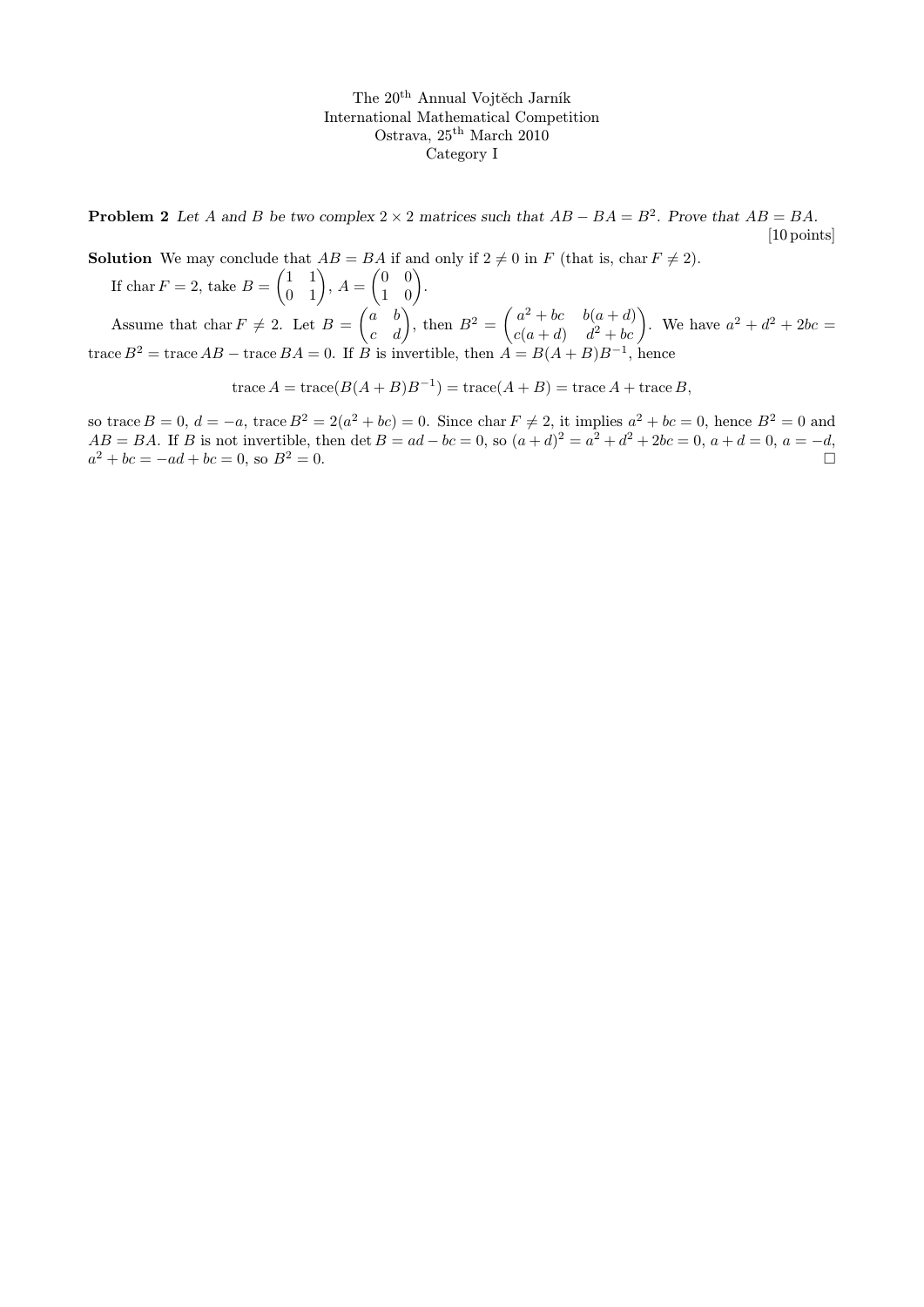**Problem 3** Prove that there exist positive constants  $c_1$  and  $c_2$  with the following properties:

a) For all real  $k > 1$ ,

b) For all real  $k > 1$ ,

$$
\left| \int_0^1 \sqrt{1 - x^2} \cos(kx) dx \right| < \frac{c_1}{k^{3/2}}.
$$

$$
\left| \int_0^1 \sqrt{1 - x^2} \sin(kx) dx \right| > \frac{c_2}{k}.
$$
[10 points]

**Solution** Put  $f(x) = \sqrt{1-x^2}$ .

1. Integrating by parts, we have

$$
\int_0^1 f(x) \cdot \cos kx \, dx = \left[ f(x) \cdot \frac{1}{k} \sin kx \right]_0^1 - \int_0^1 f'(x) \cdot \frac{1}{k} \sin kx \, dx.
$$

The first term is  $0 - 0 = 0$ . The second term is  $(-1/k)$  times

$$
\int_0^{\sqrt{1-1/k}} f'(x) \cdot \sin kx \, dx + \int_{\sqrt{1-1/k}}^1 f'(x) \cdot \sin kx \, dx. \tag{1}
$$

Here the first term equals

$$
\[ -f'(x) \cdot \frac{1}{k} \cos kx \]_0^{\sqrt{1-1/k}} + \int_0^{\sqrt{1-1/k}} f''(x) \cdot \frac{1}{k} \cos kx \, dx \, ,
$$

whose absolute value is

$$
\leq -\frac{2}{k}f'\left(\sqrt{1-1/k}\right) = \frac{2}{k}\frac{\sqrt{1-1/k}}{\sqrt{1/k}} < \frac{2}{\sqrt{k}}.
$$

The absolute value of the second term in (1) is

$$
\leq \int_{\sqrt{1-1/k}}^1 |f'(x)| \, \mathrm{d}x = -[f(x)]_{\sqrt{1-1/k}}^1 = \frac{1}{\sqrt{k}}
$$

Thus, we may choose  $c_1 = 2 + 1 = 3$ .

2. Integrating by parts, we have

$$
\int_0^1 f(x) \cdot \sin kx \, dx = -\left[f(x) \cdot \frac{1}{k} \cos kx\right]_0^1 + \int_0^1 f'(x) \cdot \frac{1}{k} \cos kx \, dx.
$$

The first term is  $1/k$ . The second term is  $(1/k)$  times

$$
\int_0^{\sqrt{1-1/k}} f'(x) \cdot \cos kx \, dx + \int_{\sqrt{1-1/k}}^1 f'(x) \cdot \cos kx \, dx. \tag{2}
$$

.

Here the first term equals

$$
\[f'(x) \cdot \frac{1}{k} \sin kx\]_0^{\sqrt{1-1/k}} - \int_0^{\sqrt{1-1/k}} f''(x) \cdot \frac{1}{k} \sin kx \, dx \,,\]
$$

whose absolute value is

$$
\leq -\frac{2}{k}f'(\sqrt{1-1/k}) = \frac{2}{k}\frac{\sqrt{1-1/k}}{\sqrt{1/k}} < \frac{2}{\sqrt{k}}.
$$

The absolute value of the second term in (2) is

$$
\leq \int_{\sqrt{1-1/k}}^1 |f'(x)| \, \mathrm{d}x = -[f(x)]_{\sqrt{1-1/k}}^1 = \frac{1}{\sqrt{k}}.
$$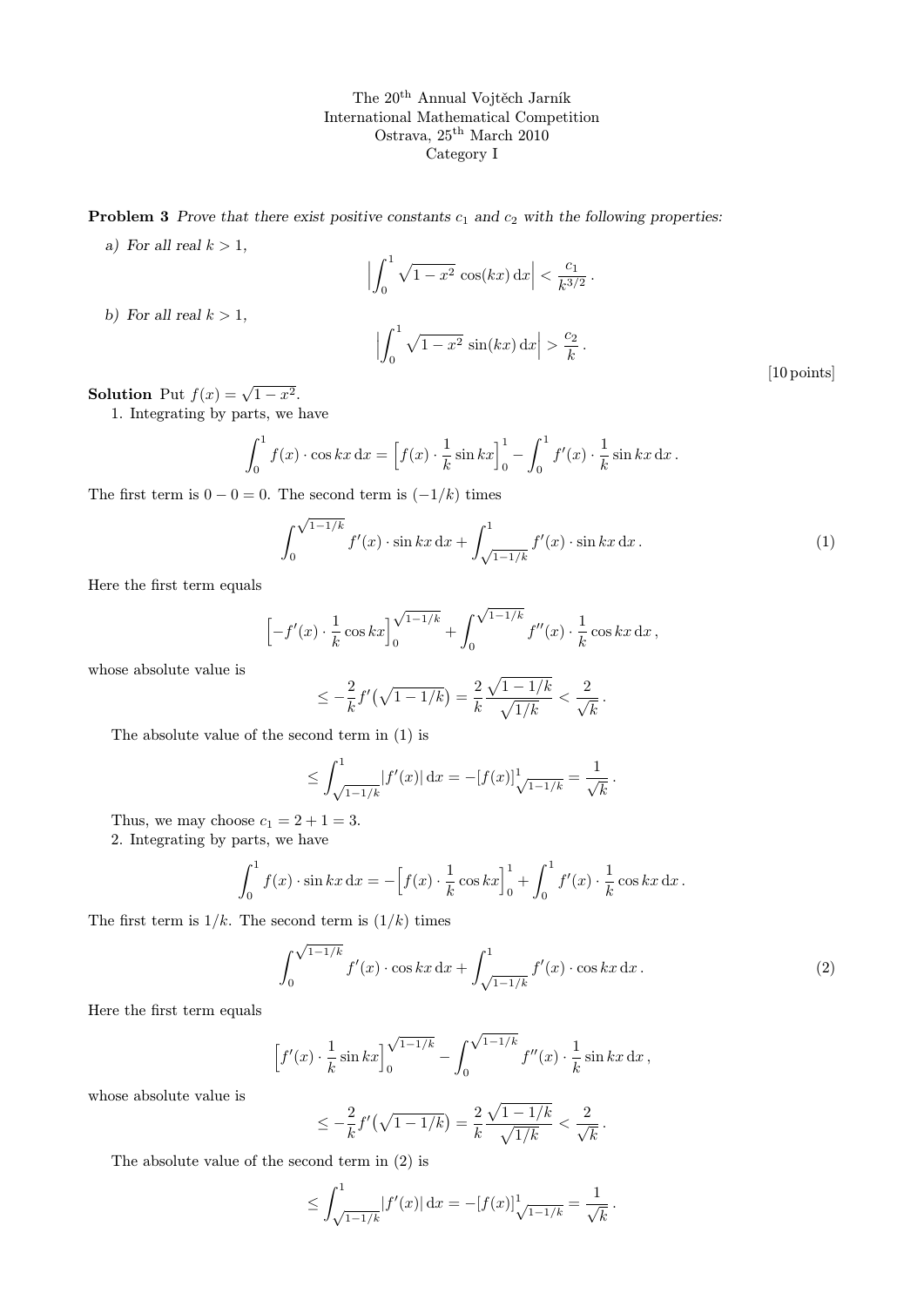Thus,

$$
\int_0^1 f(x) \cdot \sin kx \, dx > \frac{1}{k} \left( 1 - \frac{3}{\sqrt{k}} \right).
$$

This proves the desired claim for  $k \geq 3\pi$ .

The integral has a positive lower bound for  $k < 3\pi$  as well, since

$$
\int_0^1 f(x) \cdot \sin kx \, dx = \int_0^1 (-f'(x)) \cdot \frac{1 - \cos kx}{k} \, dx > 0.
$$

 $\Box$